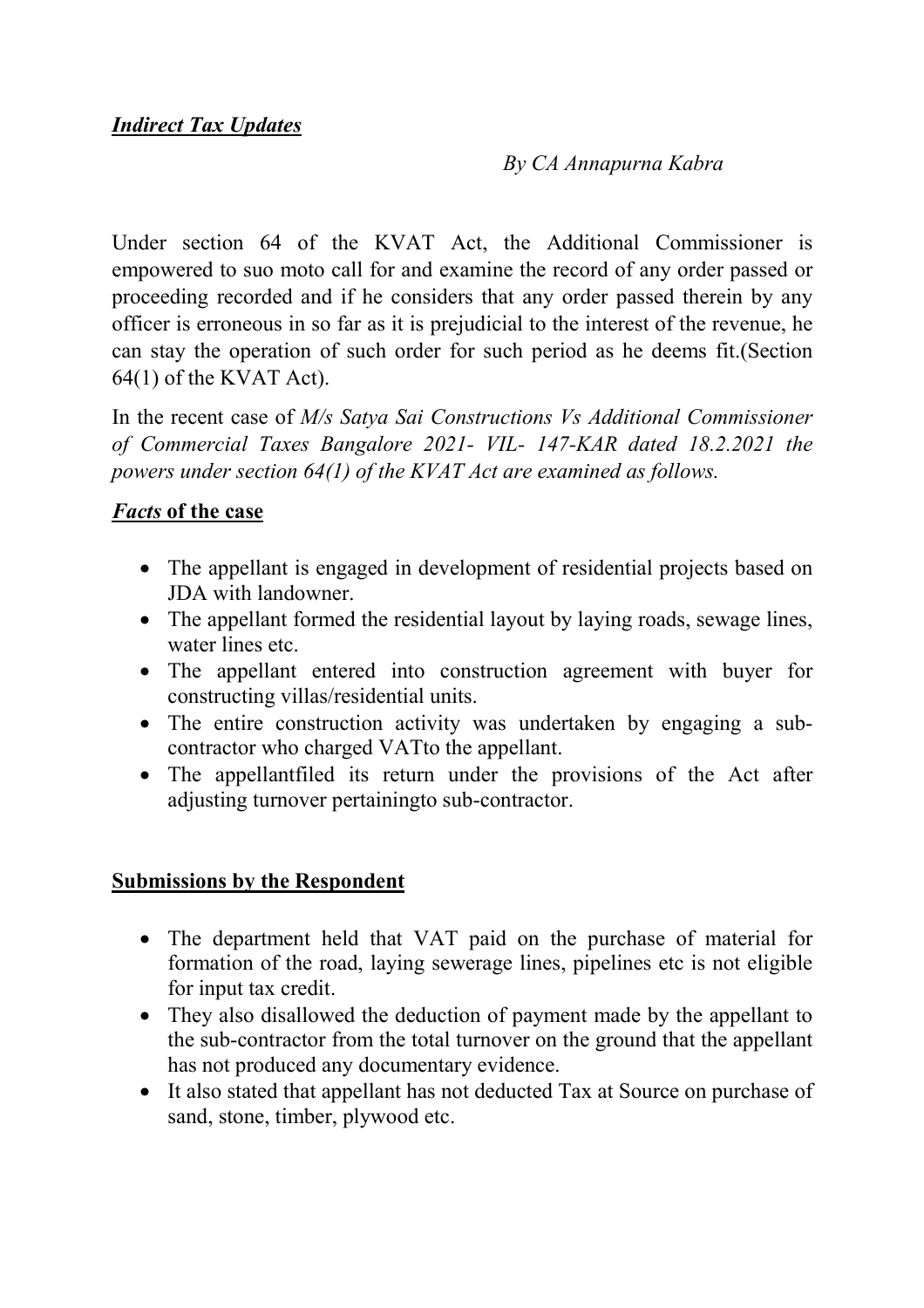• It is submitted that the order passed is just and legal and they have rightly invoked Section 64(1) of the Act as the appellant failed to file the revised return as provided under Section 35(4) of the Act.

## **Submissions by the Appellant**

- The order passed by theAdditional Commissioner is not sustainable in law and the second RevisionalAuthority erred in law in revising the order passed by the first AppellateAuthority.
- The order passed by the first AppellateAuthority is neither erroneous nor prejudicial to the interest of the revenue.
- The power under Section 64(1) of the Act has wronglybeen invoked only the ground of non-filing of revised returns and the secondappellate authority failed to appreciate that once tax is levied by the authorityprescribed, there is no discovery of any omission or error bythe appellant andthe question of filing the revised return does not arise.

## **Conclusions**

- The condition precedent for invocation of power under Section 64 (1) of the Act having not been satisfied, the impugnedorder cannot be sustained in the eye of law.
- The Revisional Authority has reversed the order of the first Appellate Authority on the ground that the appellant has not filed the revised return under the KVAT law. Section 64 of the KVAT Act deals with the Revisional powers of Additional Commissioner and Commissioner.It can be invoked only if the order is erroneous and it is prejudicial to the interest of the revenue.
- The condition precedent for invocation of power under Section 64 (1) of the Act was not satisfied and accordingly the impugned order wasquashed.

# II) **M/s Midcon Polymers Pvt limited No KAR.ADRG 48/2020 dated 16/09/2020**

• Under the GST regime, there are no specific deductions from Rental Income as specified under law. In the above case, it is held that the notional interest on security deposits is excludible from the value of taxable supply for computation of GST subject to the condition that the